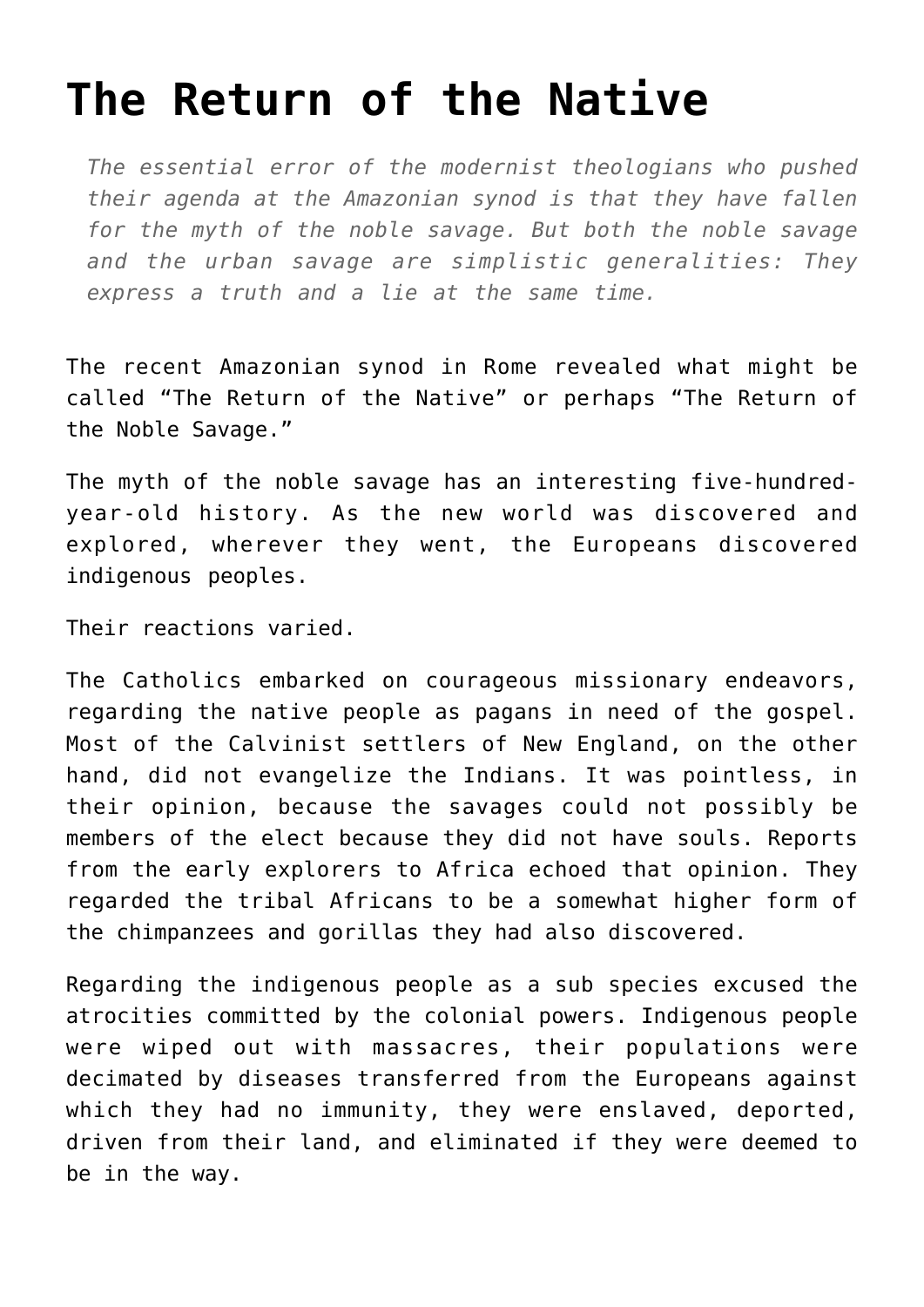The intellectual response to the atrocities was to go to the other extreme. The myth of the noble savage began to sprout in the fertile soil of anti-religious, enlightenment France. The indigenous people were not savages, but innocent, unspoiled children of Adam and Eve still living in Eden. It was the Europeans who were the true barbarians.

During the late 16th and 17th centuries, the figure of the "good savage" was held up as a reproach to European civilization, then in the throes of the French Wars of Religion and Thirty Years' War. In his famous essay *Of Cannibals,* Michel de Montaigne – himself a Catholic – reported that the Tupinambá people of Brazil ceremoniously ate the bodies of their dead enemies as a matter of honor. However, he reminded his readers that Europeans behave even more barbarously when they burn each other alive for disagreeing about religion.

In English the phrase "noble savage" first appeared in John Dryden's 1672 play *The Conquest of Granada:*

*I am as free as nature first made man, Ere the base laws of servitude began, When wild in woods the noble savage ran*.

The noble, low born person had been a stock character in drama from classical times. In the 18th century the noble savage joined the Virtuous Milkmaid, the Servant-More-Clever-thanthe-Master, and other humbly born, but shrewd or noble characters to highlight natural virtue and expose hypocrisy.

Meanwhile, in the nineteenth century art world, the impressionists romanticized the prostitutes, showgirls, circus artistes, and peasant farm workers. The post impressionist Paul Gaugin took the dream of the noble savage to its logical end by moving from France to Tahiti to live among those he deemed to be innocent children of Eden.

Thus the idea of the noble savage has echoed down to our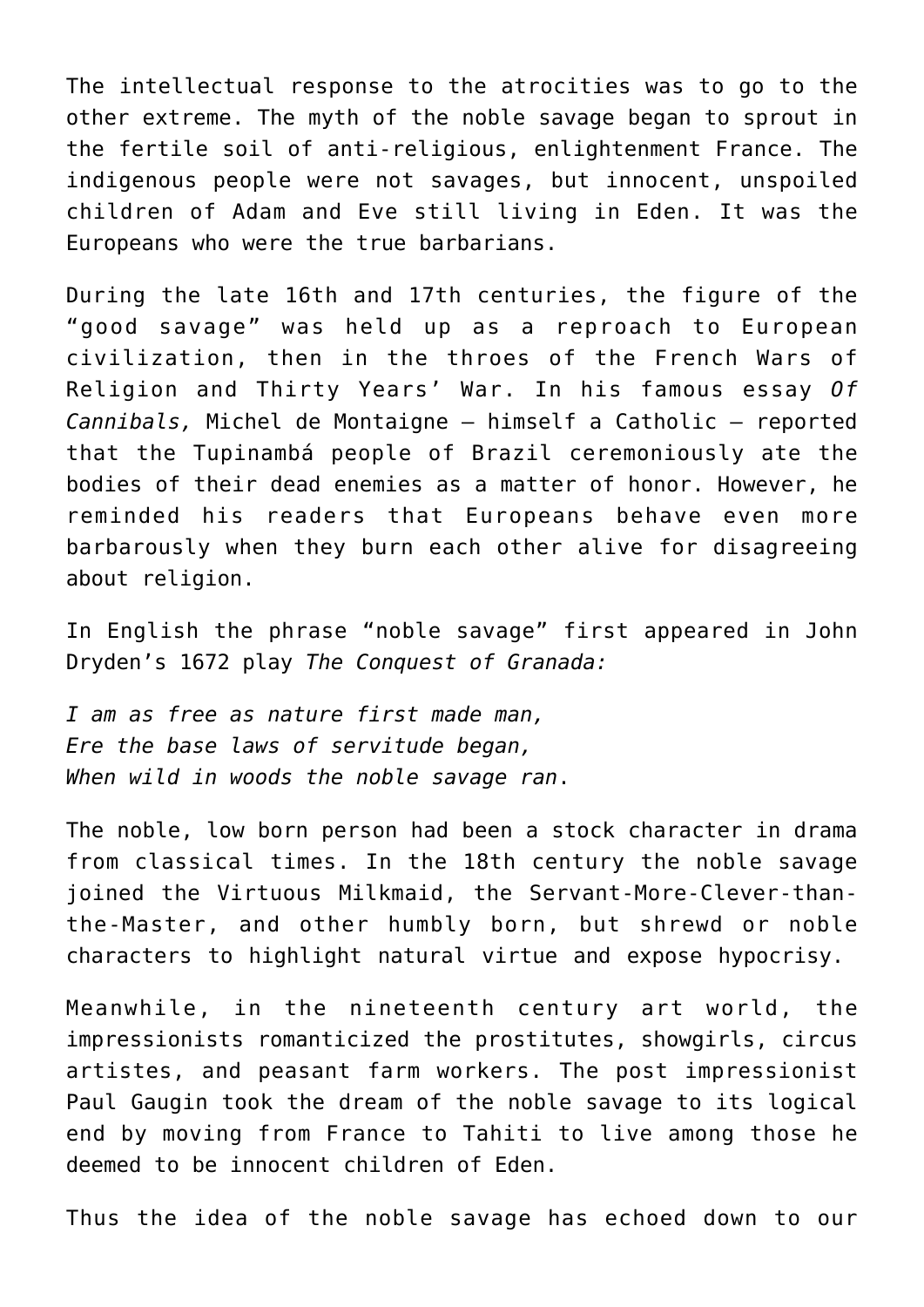present age. In our day it is the eco-warriors who are inclined to fall for the notion of the noble savage. The orthodoxy of the eco-warriors is infused with a sentimental enthusiasm for indigenous people and their culture. As it was with the dawn of the concept of the noble savage, this enthusiasm is always the flip side of a condemnation of modern Western culture.

Today's version of the myth is that we who enjoy the benefits of modern technology and an ordered society are the true barbarians because we are destroying the natural world with our consumerism and greed. The indigenous people show us the way. They are the ones who are living in harmony with *Pachamama* – Mother Earth. In their Edenic innocence they live in a beautiful integration with the natural world.

But of course, this wasn't true in the sixteenth and seventeenth centuries nor is it true now. While some tribes were peaceful hunter gatherers, most indigenous peoples followed dark belief systems and horrendous customs.

The human sacrifices of the Mayas and Aztecs contradict any notion of the savages being either simple or admirable. The Jesuit missionaries to North America offer another resounding correction to the myth of the noble savage. St John de Brébeuf and his companions kept detailed records of their lives among the Iroquois and Huron tribes. Their diaries reveal truly horrific conditions among bloodthirsty savages who were locked in superstition, violence, and fear.

The noble savage is always set up in contrast to what, in our day might be called "the urban savage." As Montaigne pointed to the European barbarians in his day, so for us it is the modern urban, supposedly civilized person who is the true savage. Just beneath the veneer of his good manners and ordered life the bloodthirsty savage lurks. Given the right conditions we too would revert to primitive tribalism. This concept was brought to life brilliantly in the film *The Wicker*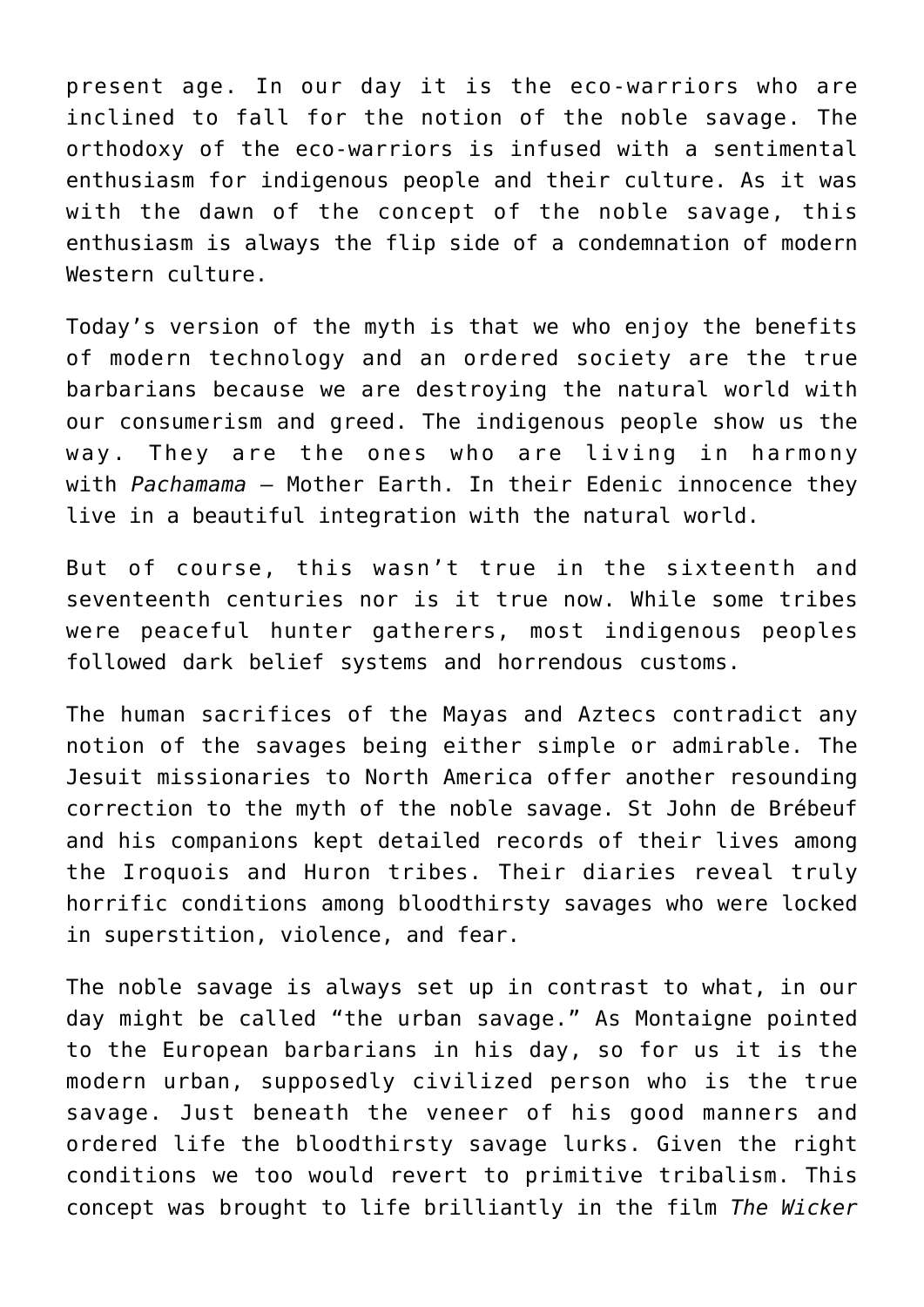*Man* and William Golding's novel *The Lord of the Flies* – in which a group of English schoolboys, stranded on an island soon turn into bloodthirsty barbarians.

But of course, both ideas – the noble savage and the urban savage – are simplistic generalities, and like all generalities, they express a truth and a lie at the same time. The fact of the matter is both the human in the jungle and the human in the city are pretty much alike, and it is only a traditional Christian anthropology that can make sense of the conundrum.

The error in the concept of the noble savage is excessive optimism. The idea of the noble savage is based in the assumption that human beings are essentially good. The error in the concept of the urban savage is that human beings are essentially bad.

Christian theology affirms that human beings were created good because they were created in the image of God and God cannot make anything bad. The human in the Amazon and the human in Manhattan are both eternal beings who are therefore essentially good. However, both the savage in the jungle and the savage in the city have fallen from that goodness and are, in their natural condition, unredeemed and in bondage to sin and in slavery to darker forces.

As such, both characters are noble and ignoble. Both are sinners. Both could be saints. It is only the Christian faith that establishes this reality and offers the necessary redemption.

The essential error of the modernist theologians who pushed their agenda at the Amazonian synod is that they have fallen for the myth of the noble savage. Infected with the false optimism of universalism combined with a naive sentimentalism, they imagine that we in the developed world are the true savages, while the innocent Amazonian peoples are in no need